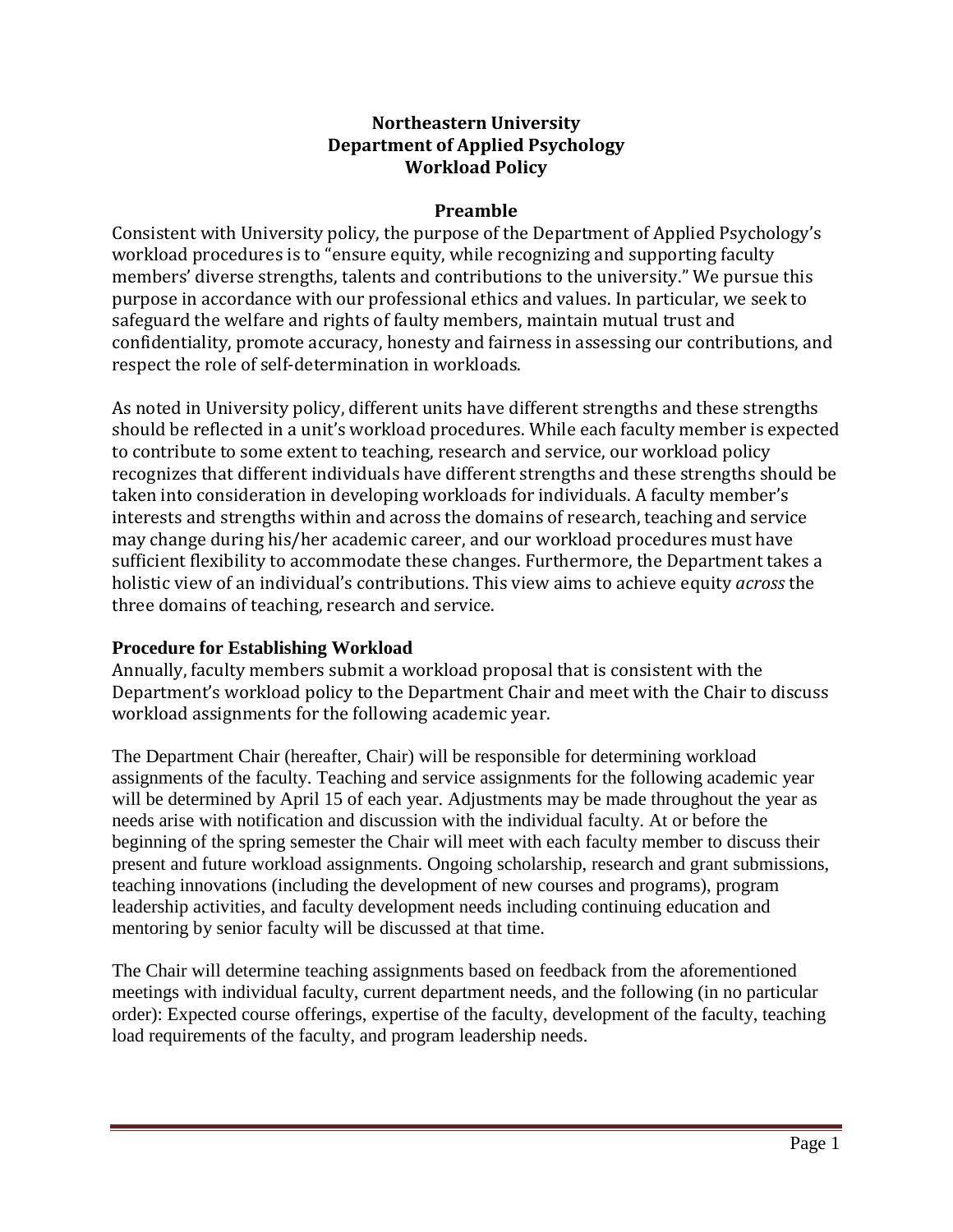### **Process for Faculty to Address Workload Concerns**

Faculty have the right to discuss concerns regarding their workload assignment. Concerns may be addressed by the following procedures:

- 1. A formal letter is to be written by the faculty member and given to the Chair within 5 business days of receiving the individual workload assignment.
- 2. A formal meeting between the faculty member and Chair will be scheduled within 5 business days to discuss the appeal with the faculty member and the Chair.
- 3. The Chair will review the appeal letter and applicable documentation to make a determination regarding the appeal within 5 business days of the meeting.
- 4. If the faculty member does not agree with the Chair's decision at that time, they may appeal to the College Dean. The decision of the College Dean is final.

### **Modification of Workload**

<span id="page-1-0"></span>i<br>I

Workloads may be modified under certain circumstances, including pre-tenured minimum course reductions, family leaves, maternity/adoption leaves, and medical leaves in accordance with published College and University Policies. The Chair will be responsible for determining workload modification for faculty.

### **How to Find this Document and How Often Will it be Reviewed**

Faculty members can find this workload policy document here  $\leq$  link to SharePoint document>. This workload policy document shall be reviewed every 3 years by the faculty.

The Department's Workload Policy Committee will consist of at least two members of the tenured/tenure-track faculty and one non-tenure-track/clinical faculty member. The Committee shall review the criteria and procedures at least once every 3 years, and when warranted, make written recommendations for changing the criteria and/or procedures to the department faculty. The Committee shall present the proposed revisions for a full discussion and vote at the monthly department faculty meeting. If the proposal is approved by majority vote the modification added to the policy and forwarded to the Chair, then to the Dean of the College and then to the Office of the Provost for approval. If approved by the Chair, Dean and the Provost, the modification shall be added to the policy with the modification date, and the updated policy will then be electronically distributed on the department's SharePoint site.

#### **Types of Appointments**

Three types of full-time faculty appointments exist in the Department: clinical/non-tenure track, tenure-track, and tenured faculty. The definitions of these classification can be found in the University's Faculty Handbook.[1](#page-1-0)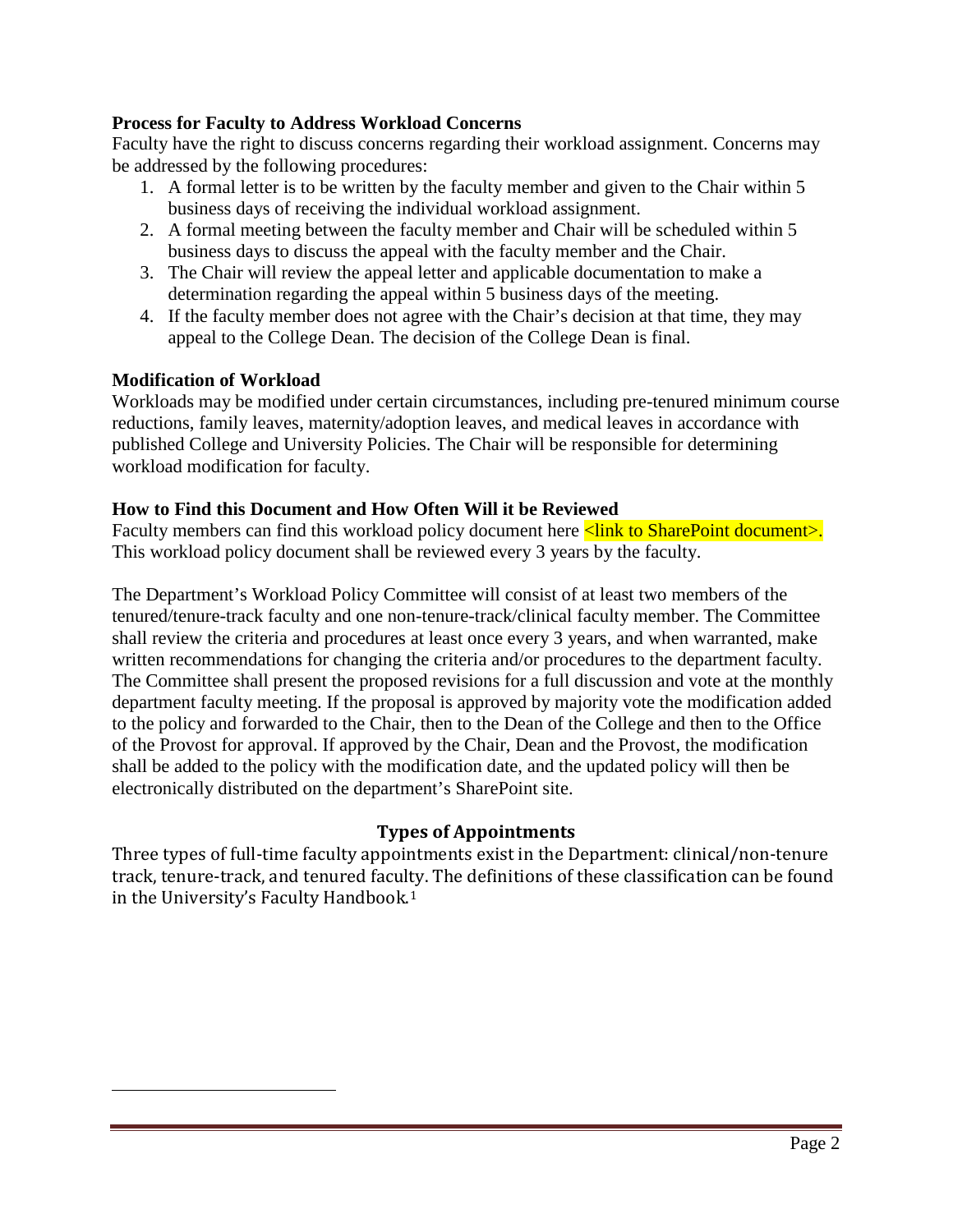### **Research**

The Department of Applied Psychology has a strong and distinguished history of diverse contributions to research and scholarship. These contributions include but are not limited to:

- Publications in refereed journals
- Authored and edited books and book chapters
- Grant submissions and awards
- Published evaluations of novel approaches to teaching and teaching methodology
- Invited and refereed presentations at national and international conferences
- Licensure of intellectual property

In regard to the above contributions, more weight is given to the order of authorship, whereby first and senior authored contributions are assigned the greatest weight. Similarly with grant activity more weight is given to Principal Investigator status. Authored books should be typically assigned greater significance than an edited book or an authored chapter. Refereed publications should be acknowledged as being more noteworthy than non-refereed publications or a conference presentation. Furthermore, not all grant submissions, intellectual property projects, or other contributions should automatically be given equal weight. The magnitude of the scholarship effort and its potential impact should be recognized in research workload. Although it is not expected that an individual would make contributions to all the above areas in 1 year, it is expected that a faculty member devoting 40% effort to research should make major contributions to most of the above areas across multiple years.

Research active tenured and tenure track faculty typically have a 40% research allocation. "Research active" means that tenured/tenure-track faculty must demonstrate a record of scholarly productivity (i.e., peer-reviewed journal articles, patents, successfully-funded grants, discoveries of new knowledge) in their area of expertise, at a level that is consistent with expectations for peers at aspirational schools at Research-1 universities.

Research-active tenured/tenure-track or clinical/non-tenure-track faculty who secure external funding may negotiate a reduction in their teaching. To obtain a course reduction, faculty must use external funding to buy out of teaching in a manner described in the College Externally-funded Research Support Policy. Research "buy out" is limited to no more than three courses per academic year, and all tenured/tenure-track and clinical/nontenure-track faculty must teach a minimum of one course per academic year.

Tenured faculty who are not research active will have a 60% teaching workload (approximately 6-7 courses per year), and have a professional development/scholarship expectation of at-least 10% of their time.

New tenure-seeking assistant professors will have a 50% teaching load reduction in their first 2 years of employment, and a 25% teaching load reduction in their third year. If they have external grant funding, tenure-seeking assistant professors may "buy out" of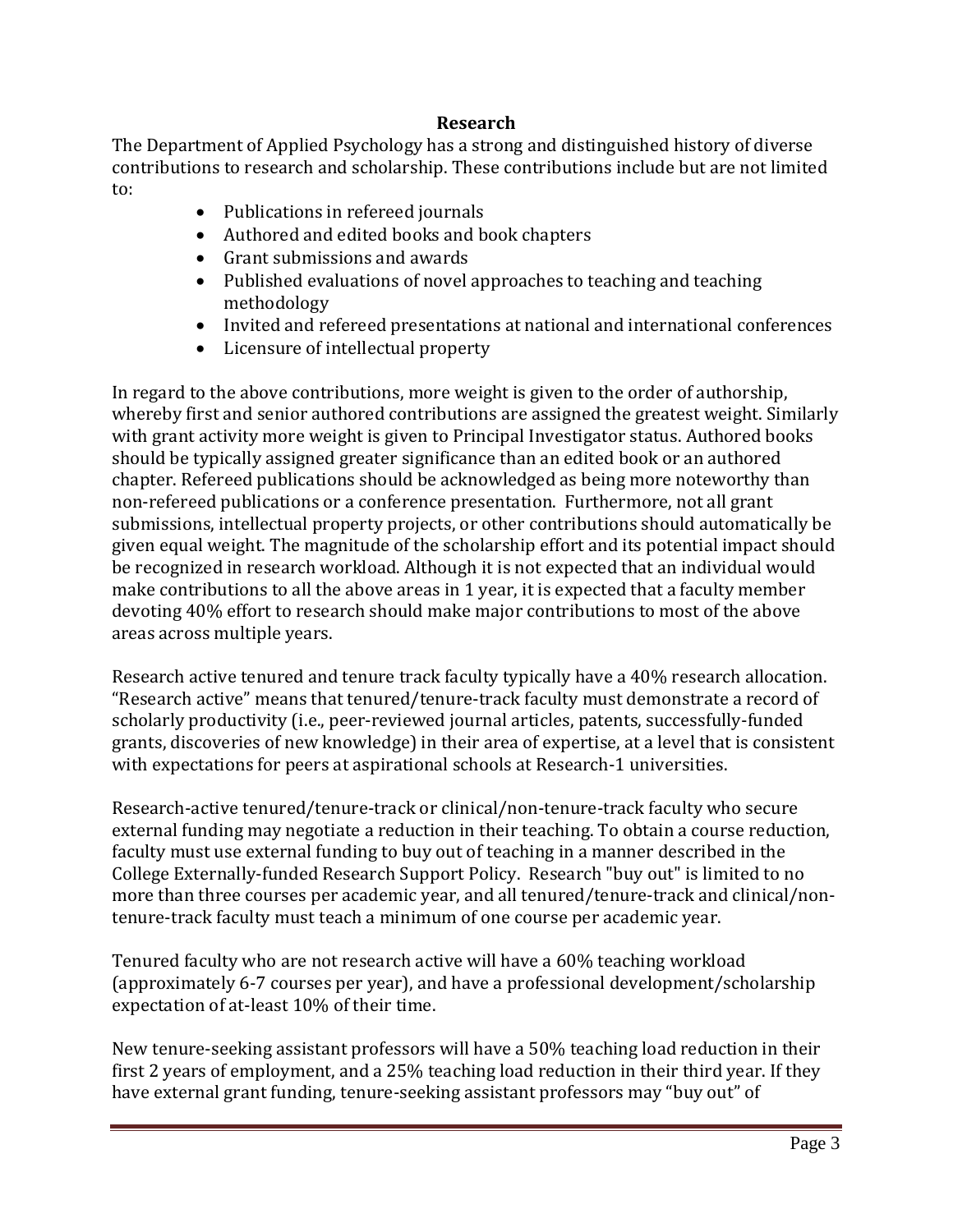additional courses as described in the College Externally-funded Research Support Policy, but must teach a minimum of one course per year.

Non-tenure track/clinical faculty are expected to have 10% of their time allocated to scholarship and are expected to engage annually in at least one activity that evidences scholarship as defined in the Bouvé College Clinical Faculty Appointment, Evaluation and Promotion Guidelines.

## **Teaching**

The Department of Applied Psychology has a strong history of excellence in teaching. As a primarily graduate department with clinically-oriented master's degree programs and two scientist-practitioner PhD programs, teaching takes multiple forms including but not limited to:

- Lecture/didactic courses with class sizes that include as many as 30 graduate students;
- Clinical skills courses that include as many as 10 students;
- Fieldwork/practicum/internship seminars that include as many as 10 students;
- Doctoral seminars;
- Chairing doctoral dissertations and advising PhD students;
- Supervising PhD students' mentored research projects;
- Graduate student advising;
- Undergraduate honor thesis supervision;
- Directed studies;
- Leading research teams;
- New course/program development; and
- Development of innovative training material.

Research-active tenured and tenure track faculty typically have a 40% teaching allocation. Non-tenure track/clinical faculty and non-research-active tenured/tenure-track faculty typically have a 60% teaching allocation.

-One course = 10% effort.

The following activities *do not* reduce a faculty member's teaching load, except in extraordinary circumstances, at the discretion of the Chair or College Dean:

- a. Teaching a new course
- b. Preparing a new course
- c. Employing innovative teaching methods
- d. Directed or independent study supervision
- e. Mentoring or advising students
- f. Directing or supervising students' honors theses or capstone projects
- g. Supervising students' independent or mentored research projects
- h. Dissertation service.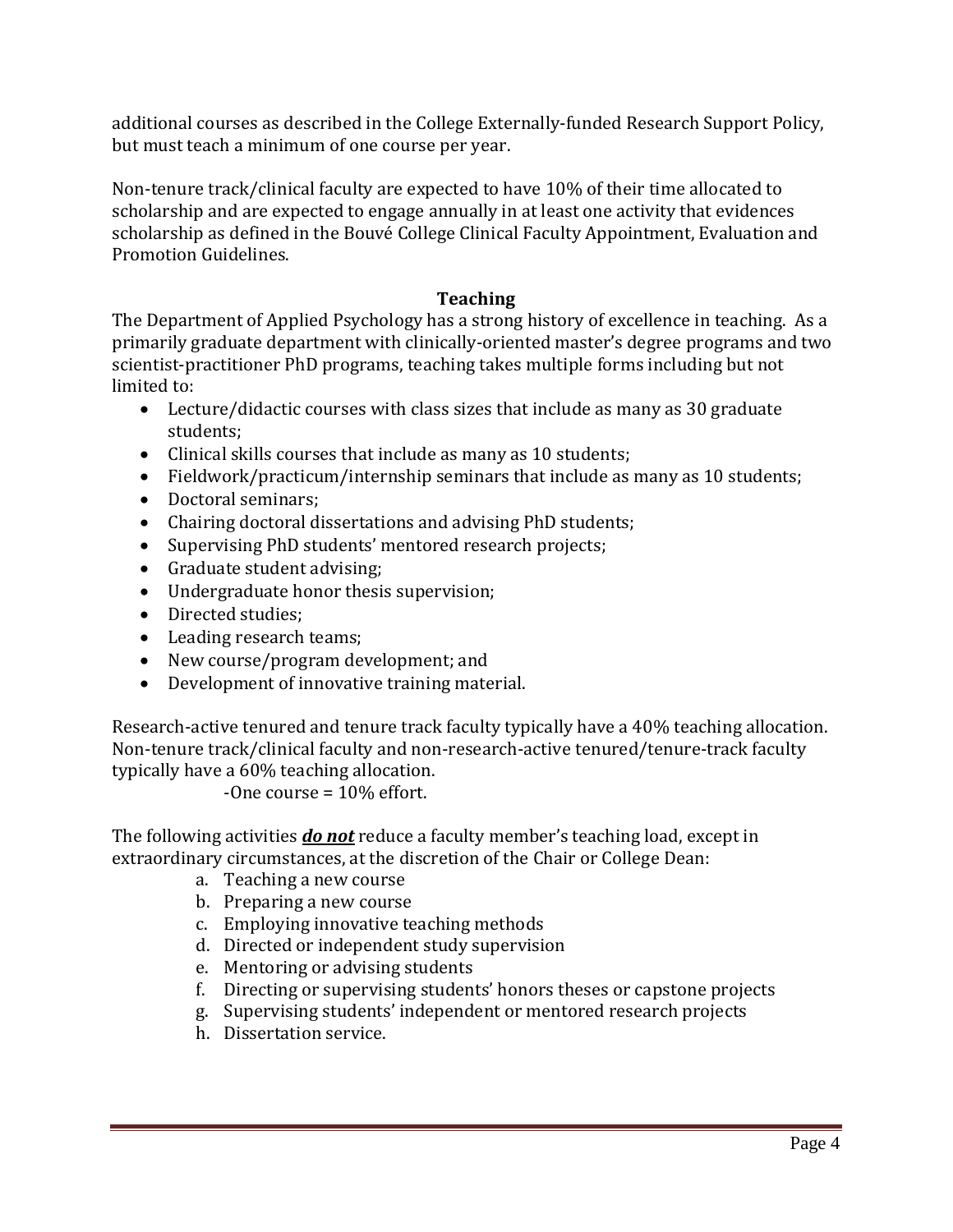### **Service**

With its social justice, multicultural and ecological perspectives, the Department of Applied Psychology values service at all levels, including service to the Department, College, University, discipline/profession, and community/public. Service is defined as pro bono work and is distinct from paid consultation outside the University. Professional and community service is valued by the department and college, but may not take the place of service that is needed for the Department, College, and University. Service activities include, but are not limited to:

- Directing graduate programs and serving as associate program directors
- Serving as a member of graduate programs in the role of core and associated faculty
- Serving as Director of Clinical Training
- Clinical coordination
- Committee work at the Department, College and University levels
- Leadership in professional associations and organizations
- Journal editor, editorial board member, and ad hoc reviewer
- Faculty mentoring
- Volunteer service where professional expertise is needed
- Professional development and continuing education required for professional licensure needed to maintain accredited programs.
- Community outreach and engagement
- 1. More weight is given to service with a leadership focus, such as chairing a committee versus being a committee member, directing a program as opposed to being a contributing faculty member.
- 2. Tenured and tenure track faculty typically have a 20% service allocation. Nontenure track/clinical faculty typically have a 30% service allocation. Tenure track faculty typically have a lower service responsibility so that greater effort can be allocated toward teaching and research development.
- 3. Directing educational programs is service, not teaching. Education program directors may or may not receive a course reduction for their program direction responsibilities, at the discretion of the Chair or College Dean. Small programs will not necessarily result in course reductions, and in some instances, directing an educational program may meet a faculty member's service contribution to their department.

# **Transparency and Posting of Workloads**

The Department of Applied Psychology's workload policy emphasizes equity of total workload, rather than equity in one or two components of the workload. To encourage transparency and accessibility to the Department's workload policy, our Department's administrative assistant will upload the latest version of the Department's workload document and each faculty member's percentage of workload assignments to the Department's SharePoint website and make the link available to all full-time faculty at the university. The administrative assistant shall annually e-mail the link to these documents